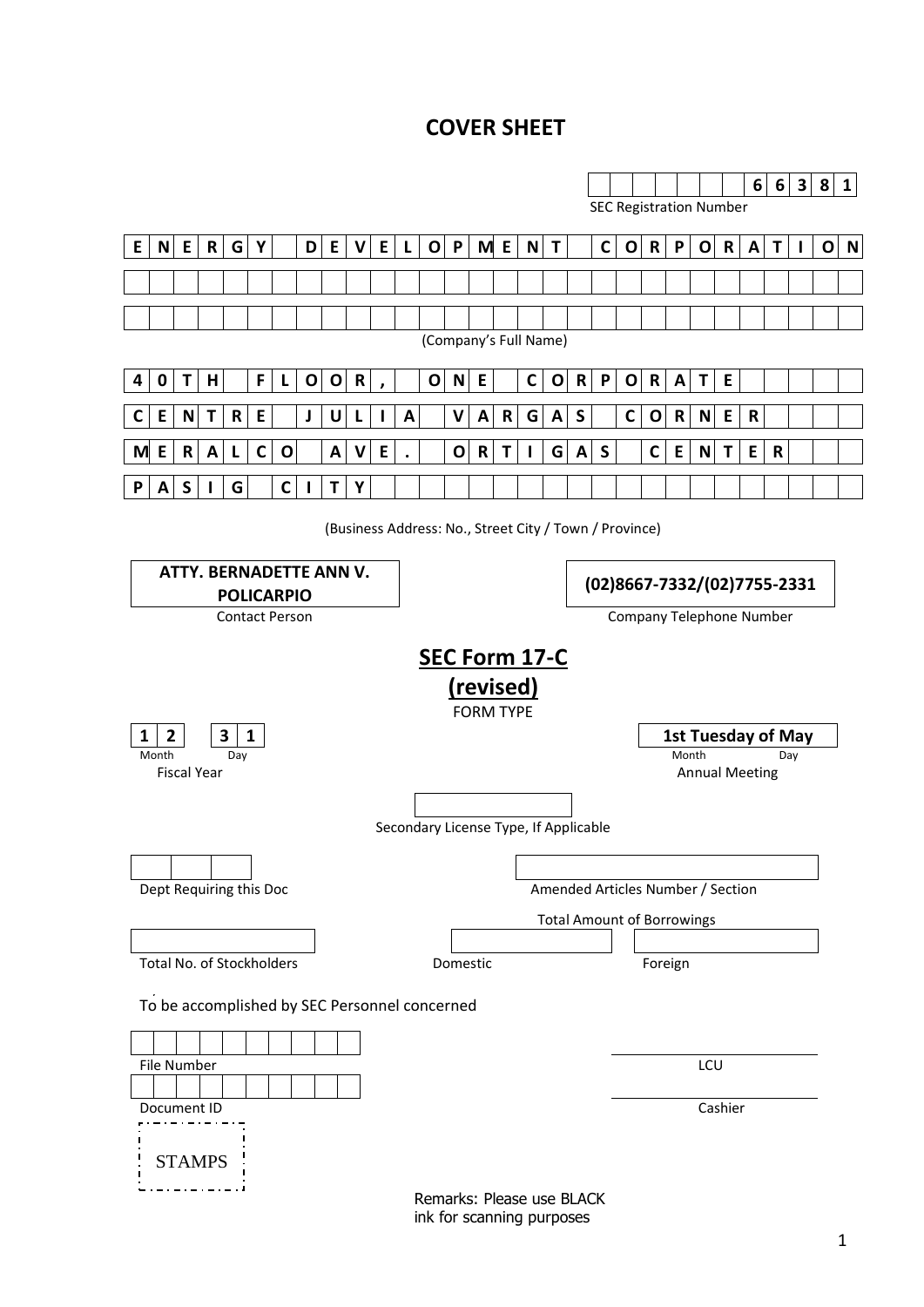### **SECURITIES AND EXCHANGE COMMISSION**

#### **SEC FORM 17-C**

# **CURRENT REPORT UNDER SECTION 17 OF THE SECURITIES REGULATION CODE SRC RULE 17 THEREUNDER**

- 1. 4 February 2021 Date of Report (Date of earliest event reported)
- 2. SEC Identification Number 66381 3. BIR Tax Identification No. 000- 169-125
- 4. ENERGY DEVELOPMENT CORPORATION Exact name of registrant as specified in its charter
- 5. PHILIPPINES 6. (SEC Use Only) Province, country or other jurisdiction Industry Classification Code of incorporation
	-
- 7. One Corporate Centre Julia Vargas corner Meralco Avenues, Ortigas Center, Pasig City, Philippines 1605 Address of principal office **Postal Code**

- 8. (632) 7755-2331 Registrant's telephone number, including area code
- 9. N/A Former name or former address, if changed since last report
- 10. Securities registered pursuant to Sections 4 and 8 of the RSA

| a) Authorized Capital Stock      |                                             |
|----------------------------------|---------------------------------------------|
| Common shares,                   | P1.00 par value 27,000,000,000 shares       |
| Voting Preferred shares,         | P0.01 par value 15,000,000,000 shares       |
| Non-voting Preferred,            | P10.00 par value 300,000,000 shares         |
| b) Issued and Outstanding Shares |                                             |
| Common shares,                   | P1.00 par value 17,048,667,471 shares       |
|                                  | (exempt securities) as of December 31, 2020 |
| Preferred shares,                | P0.01 par value 9,375,000,000 shares        |
|                                  | (exempt securities)                         |
|                                  |                                             |

c) Amount of Debt Outstanding (as of December 31, 2020) P60,030,274,514.00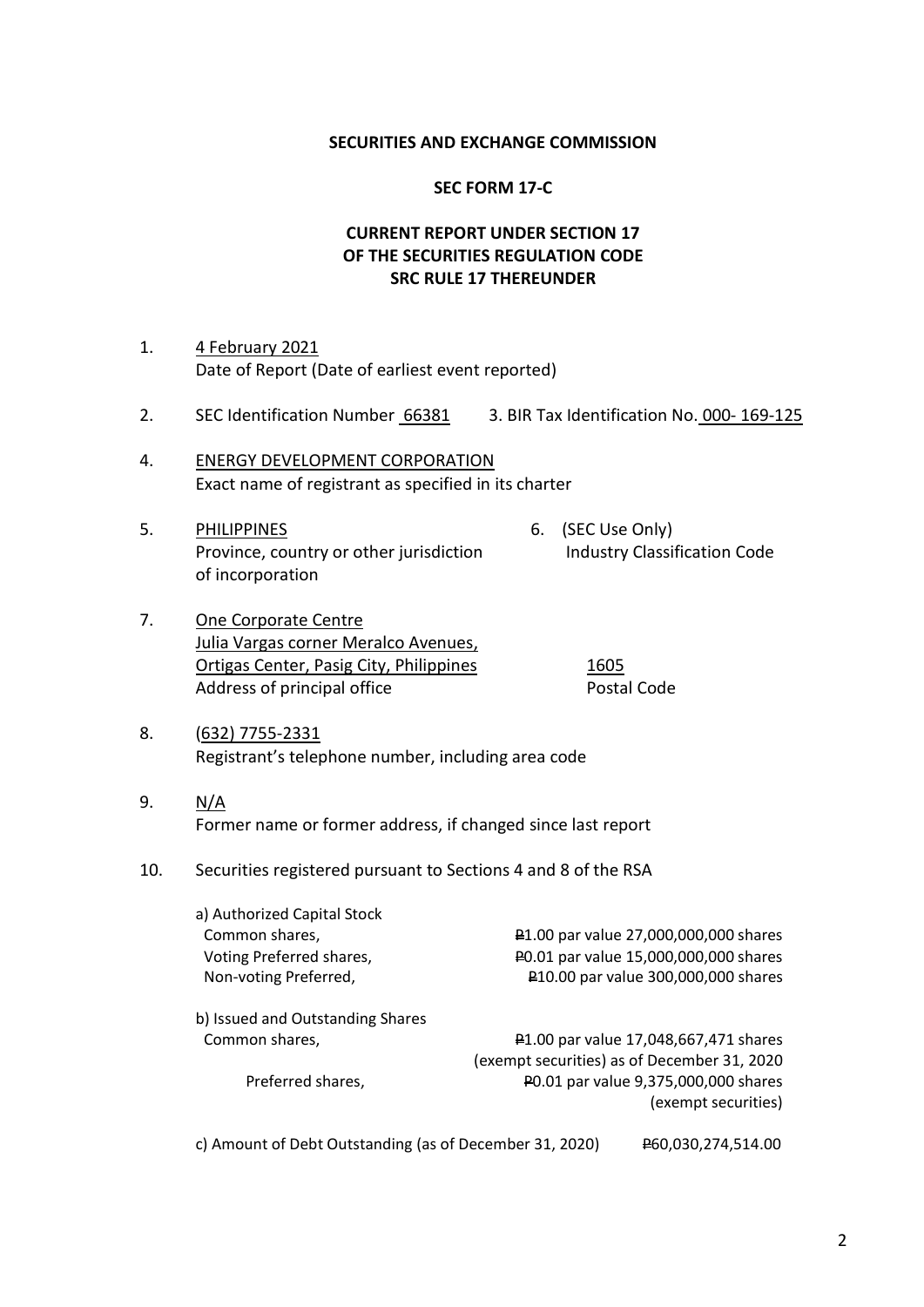11. Indicate the item numbers reported herein:

The following matters were approved by the Board of Directors of Energy Development Corporation at its meeting on 4 February 2021:

# **ITEM 4. OTHER EVENTS**

# **1. Resignation and Election of Regular Director**

Ms. Nicole Goh Phaik Khim resigned as regular director, and the Board of Directors elected Mr. Ang Eng Seng as regular director in her place.

Mr. Ang Eng Seng is GIC's Chief Investment Officer for Infrastructure and Advisor to the Integrated Strategies Group ("ISG"). Prior to that, he was GIC's President of Europe and Head of ISG. Mr. Ang has more than two decades of investment and leadership experience in senior management roles in Europe and Asia.

# **ITEM 9. OTHER EVENTS**

# **2. Authority to Undertake Bond Shelf Registration of up to Php15.0 Billion and to Offer and Issue an Initial Tranche of up to Php 3.0 Billion with an oversubscription option of up to Php2.0 Billion Fixed Rate Bonds**

The Board approved the shelf registration of up to Php 15.0 Billion worth of bonds (the "Bonds") and the offer and issuance of an initial tranche of up to Php 3.0 Billion with an oversubscription option of up to Php2.0 Billion fixed rate bonds, subject to the approval of the Securities and Exchange Commission, to be listed on the Philippine Dealing & Exchange Corporation.

# **3. Postponement and Resetting of the Annual Stockholders' Meeting to 7 May 2021 to be held via Remote Communication with Voting** *in Absentia*

The Board approved the postponement of the annual stockholders' meeting and its resetting to 7 May 2021, 10 A.M., which was necessitated by the finalization of the audited financial statements, information statement, and other regulatory requirements for the meeting. The record date for the meeting is 1 March 2021.

In view of the Covid-19 pandemic and for the safety of the stockholders, the Board also approved: (1) the conduct of the annual stockholders' meeting, or any postponements or adjournments thereof via remote communication, (2) voting *in absentia*, as permitted under the Revised Corporation Code and SEC Memorandum Circular No. 6, Series of 2020, and (3) authority of Management to make the necessary filings and preparations for the meeting, including obtaining the necessary permits.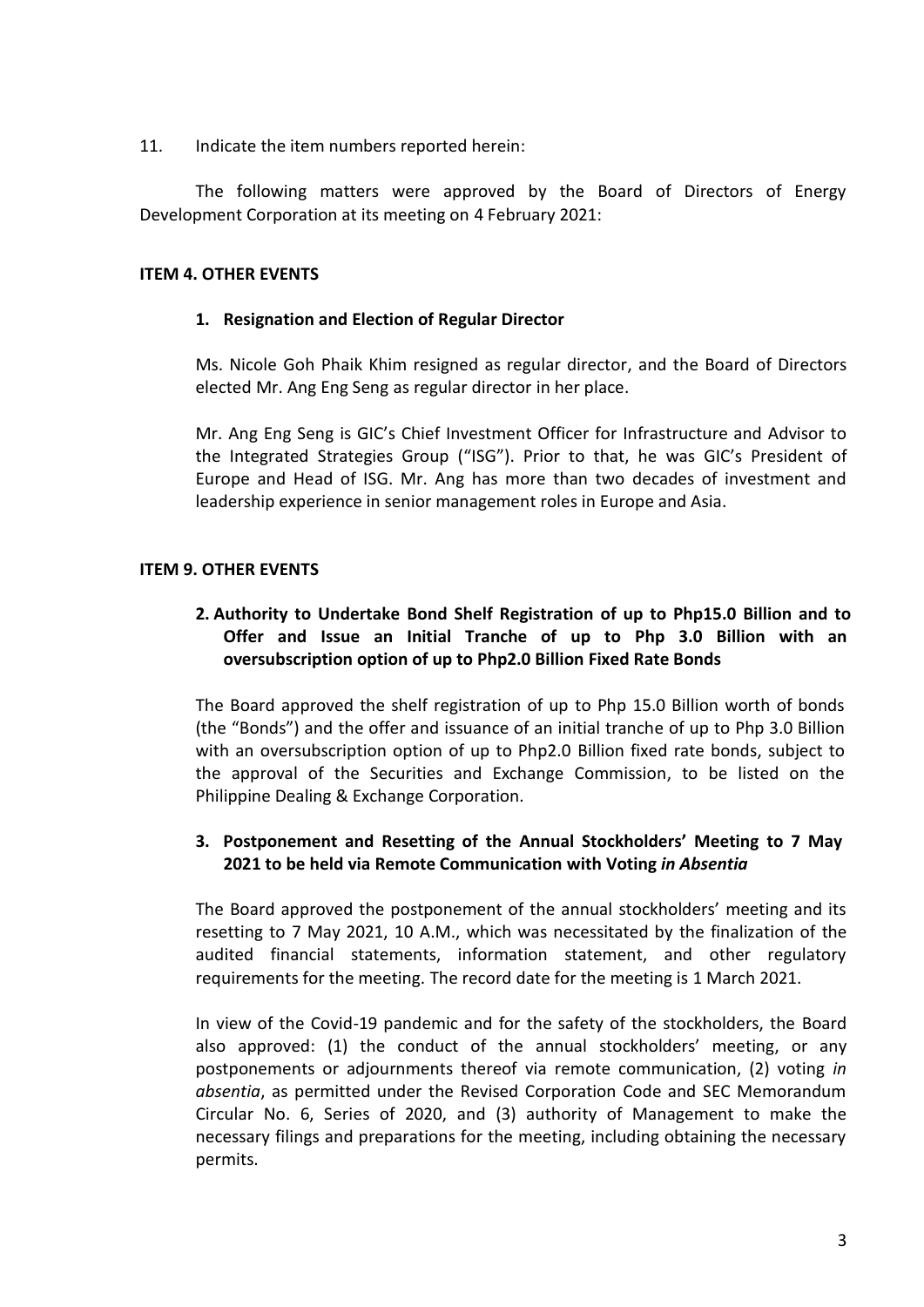The Board also authorized the President/COO to postpone and/or reset the meeting date and/or change the other details related to the meeting, and to approve the internal procedures embodying the mechanism for participation at the 2021 annual stockholders' meeting through remote communication and voting *in absentia*, taking into account the Company's number of stockholders, their location, matters to be discussed and voted upon, promotion of minority rights, and other factors consistent with the protection and promotion of stockholders' rights.

In compliance with SEC Notice dated 3 April 2020 on the Filing of the Notice of Postponement of Annual Stockholders Meeting, we attach a Secretary's Certificate (Annex "A") containing the resolution of the Board of Directors postponing the annual stockholders' meeting and organizational Board meeting.

Also attached is the sworn notification (Annex "B") in compliance with Sec. 20.11.1.5 of the 2015 SRC Rules.

**ENERGY DEVELOPMENT CORPORATION** 

Registrant mey

**BERNADETTE ANN V. POLICARPIO**  Corporate Secretary

Date: 4 February 2021 EDC SEC Form 17-C-EDC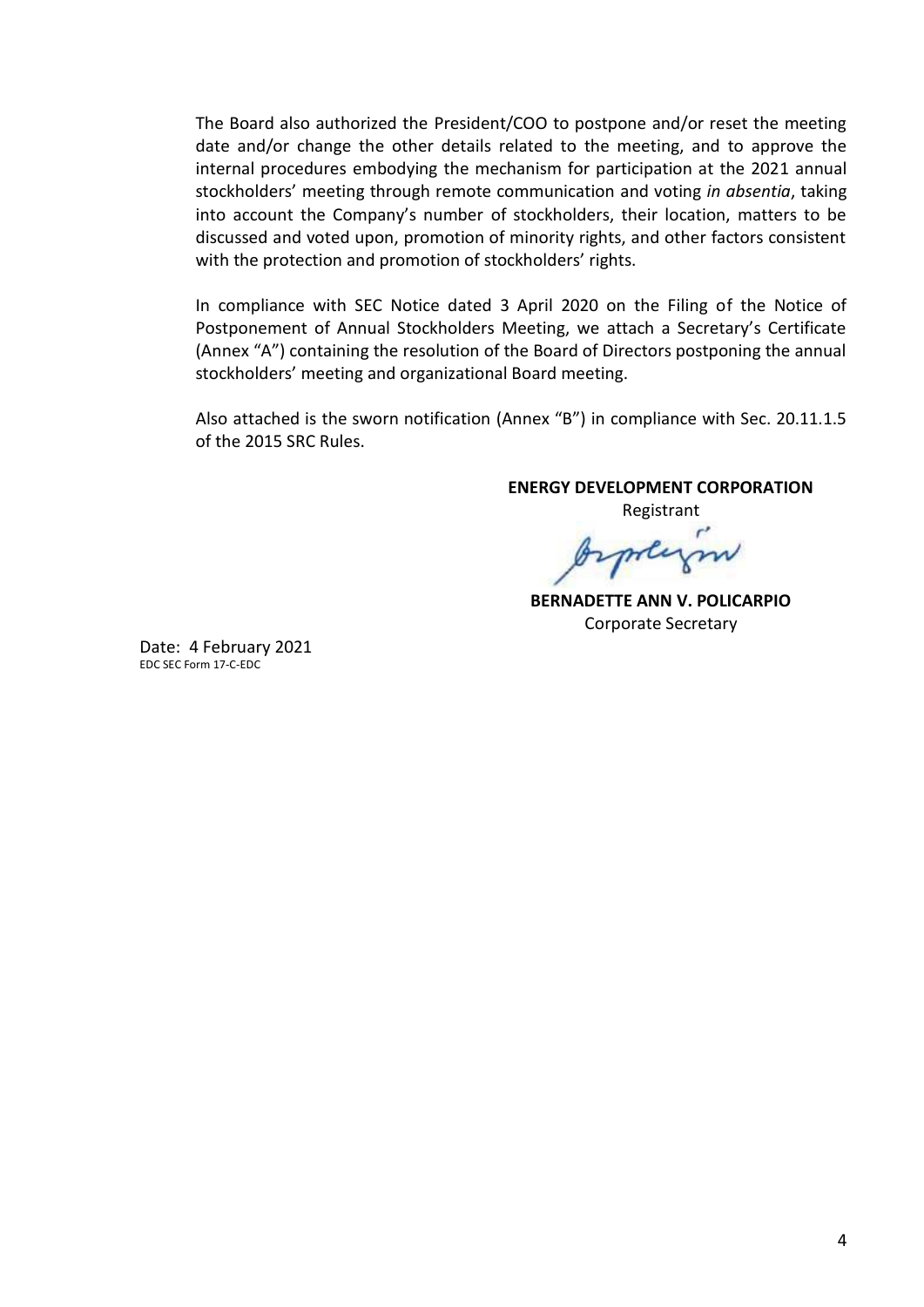

ENERGY DEVELOPMENT CORPORATION One Corporate Centre Julia Vargas corner Meralco Avenues Ortigas Center, Pasig City 1605, Philippines Tel. Nos: (+632) 7755-2331/8667-7332

Annex "A"

#### **SECRETARY'S CERTIFICATE**

I, BERNADETTE ANN V. POLICARPIO, of legal age, Filipino, with office address at the 10<sup>th</sup> Floor, Rockwell Business Center Tower 3, Ortigas Avenue, Pasig City, being the duly elected and qualified Corporate Secretary of ENERGY DEVELOPMENT CORPORATION (the "Company"), a corporation organized and existing under Philippine laws with principal office at One Corporate Centre, Julia Vargas corner Meralco Avenues, Ortigas Center, Pasig City, after having been duly sworn to in accordance with law, hereby certify and state that:

At the regular meeting of the Board of Directors of the Company held on  $1.$ February 4, 2021, at which meeting a quorum was present and acting throughout, the following resolution was approved and adopted:

#### Resolution No. 4, Series of 2021

"RESOLVED, that the Board of Directors of Energy Development Corporation (the "Company") authorize, as it hereby authorizes (1) the conduct of the 2021 Annual Stockholders' Meeting on May 7, 2021 at 10:00 A.M., or any postponements or adjournments thereof, by remote communication; and (2) the casting of votes by all qualified stockholders of the Company at that meeting by remote communication or in absentia, in accordance with the internal procedure to be issued by the Company;

"RESOLVED FURTHER, that in connection with the Annual Stockholders Meeting of the Company:

- (a) the record date for the Annual Stockholders' Meeting shall be March  $1, 2021;$
- (b) the President/Chief Operating Officer shall be authorized:
	- (1) to postpone and/or reset the meeting date and/or change other details related to the Annual Stockholders' Meeting, as may be necessary, and
	- $(2)$  to approve the internal procedure embodying the mechanism for participation at the 2021 Annual Stockholders' Meeting through remote communication and voting in absentia, taking into account the Company's number of stockholders, their location, matters to be discussed and voted upon, promotion of minority rights, and other factors consistent with the protection and promotion of stockholders' rights; and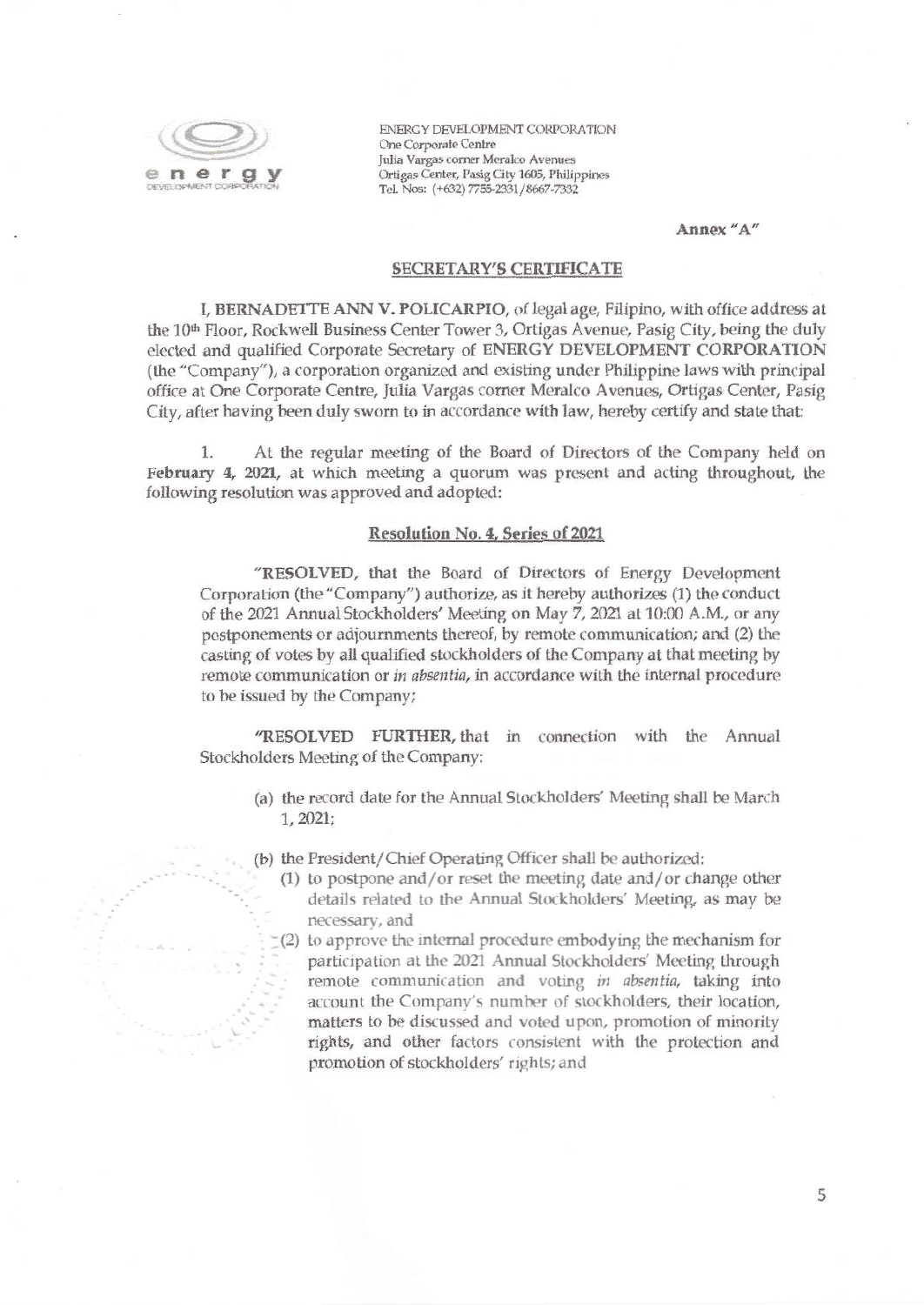(c) the Company shall be authorized to obtain the necessary permits for the Annual Stockholders' Meeting, including those for the distribution of digital copies of the meeting notice and materials, if necessary; and

"RESOLVED FINALLY, that the organizational meeting of the newly elected Board of Directors be held immediately after the Annual Stockholders' Meeting."

 $\overline{2}$ . The foregoing is in accordance with the record of the Company, is in full force and effect, and has not been amended or rescinded.

IN WITNESS WHEREOF, I have hereunto set my hand this 9 February 2021 at Pasig City.

Aspain

BERNADETTE ANN V. POLICARPIO Corporate Secretary

SUBSCRIBED AND SWORN to before me this 9 February 2021 at Pasig City by Bernadette Ann V. Policarpio, whose identity I have confirmed through her Passport No. P7343464A issued on May 26, 2018 at DFA NCR EAST and expiring on May 25, 2028, that she is the same person who personally signed before me the foregoing Secretary's Certificate and acknowledged that she executed the same.

ATTY. MARITA PLAGOS<br>Notary Public - Cities of Pasis, Taguig & San Juan & Municipality of Pateros until \*31 December 2020 Appointment No. 223 (2019-2020) 10<sup>th</sup> Floor. Rockwell Business Center Tower 3 Ortigas Avenue, Pasig City IBP No. 1041184/5-23-16/IBP Rizal Chapter (lifetime member) PTR No. 6439675/1-3-2020/Pasig City MCLE VI-0002225/4-14-2019 Roll of Attorneys No. 65937 \*Notarial Commission extended until June 30.2021, as per Supreme Court En Banc Notice dated 1 December 2020 Re: B.M. No. 3795

Doc. No. 13 Page No.  $4 - 7$ Book No. III Series of 2021.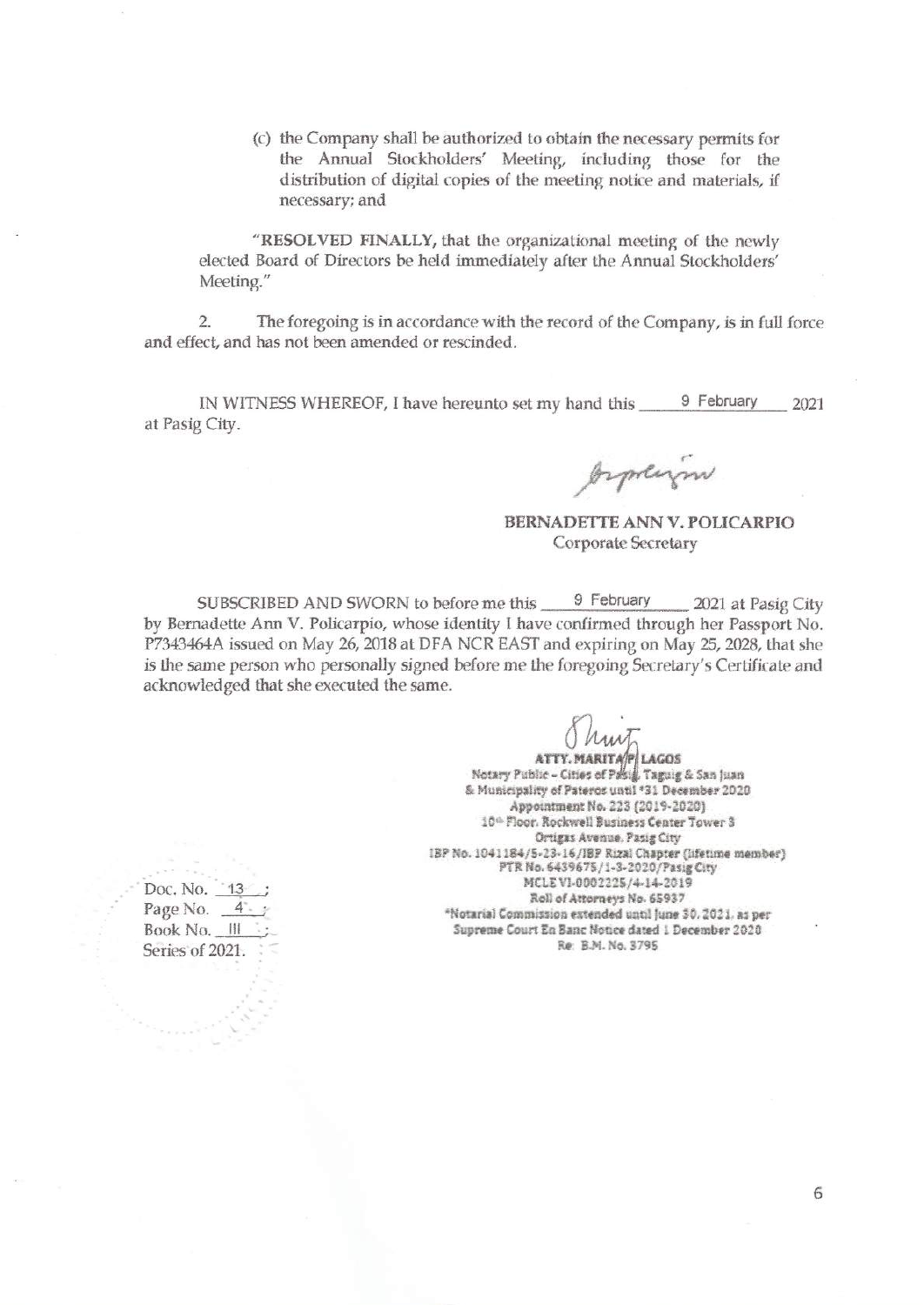

ENERGY DEVELOPMENT CORPORATION One Corporate Centre Julia Vargas corner Meralco Avenues Ortigas Center, Pasig City 1605, Philippines Tel. Nos: (+632) 7755-2331/8667-7332

February 9, 2021

### SECURITIES AND EXCHANGE COMMISSION Secretariat Building, PICC Complex Roxas Boulevard, Manila 1307

Attention:

Ms. Rachel Esther J. Remalante *Directo<sup>r</sup>* Corporate Governance and Finance Department

Re: Sworn Notification of Postponement of Meeting

Gentlemen:

At its meeting held on February 4, 2021, the Board of Directors of Energy Development Corporation (the "Company") approved the postponement of the annual stockholders' meeting of the Company which, under the By-laws, shall be held on the first Tuesday of May of each year, and its resetting to May 7, 2021, at 10:00 A.M., to be held by remote communication. The record date for stockholders entitled to notice and to vote at the meeting is on March 1, 2021.

The postponement by a few days was necessary to give the auditor more time to finalize the audited financial statements and for the preparation of the information statement and other regulatory requirements for the meeting.

This sworn notification is in compliance with Sec. 20.11.1.5 of the 2015 SRC Rules.

Very truly yours,

Orpherin

**BERNADETTE ANN V. POLICARPIO**  Corporate Secretary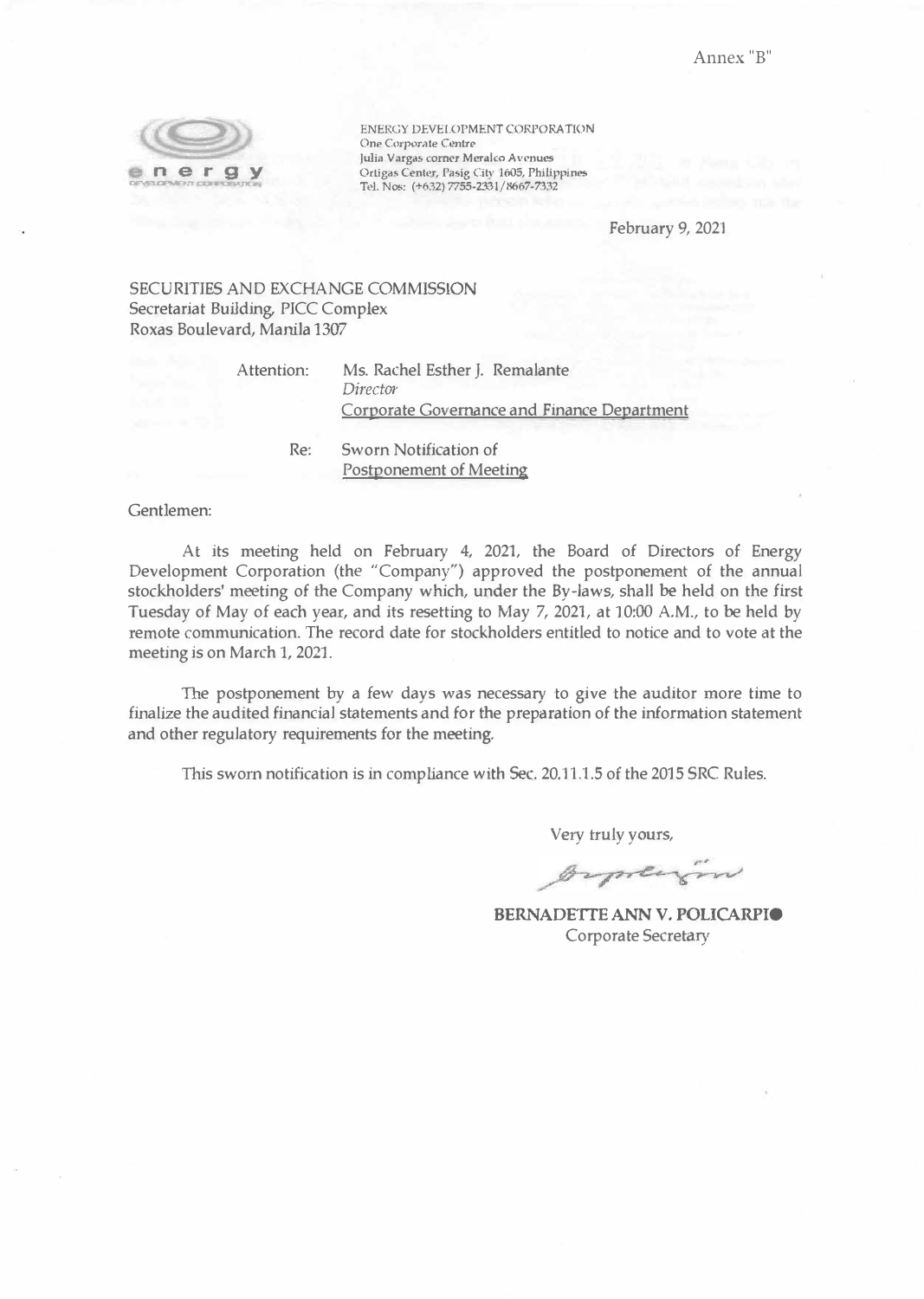SUBSCRIBED AND SWORN to before me this FFB 0 9 2021 at Pasig City by affiant whose identity I have confirmed through her Passport No. P7343464A issued on May 26, 2018 in DFA NCR East, that she is the same person who personally signed before me the foregoing Sworn Notification and acknowledged that she executed the same.

ATTY, MARITA P. 14905<br>Notary Public - Cities of Pasig Rayung & San Juan<br>& Municipality of Pateros until '31 December 2020 Appointment No. 223 (2019-2020) 10th Floor, Rockwell Business Center Tower S Ortigas Avenue, Pasig City IBP No. 1041184/5-23-16/IBP Rizal Chapter (lifetime member) PTR No. 6439675/1-3-2020/Pasig City MCLEVI-0002225/4-14-2019 Roll of Attorneys No. 65937 \*Notarial Commission extended until June 30, 2021, as per Supreme Court En Banc Notice dated 1 December 2020 Be: 8.M. No. 3795

Doc. No. 21 Page No. 6 Book No. Series of 2021.

 $\sqrt{2}$ 

 $\leq k$  is

SEC Sworn Notification (postponement)